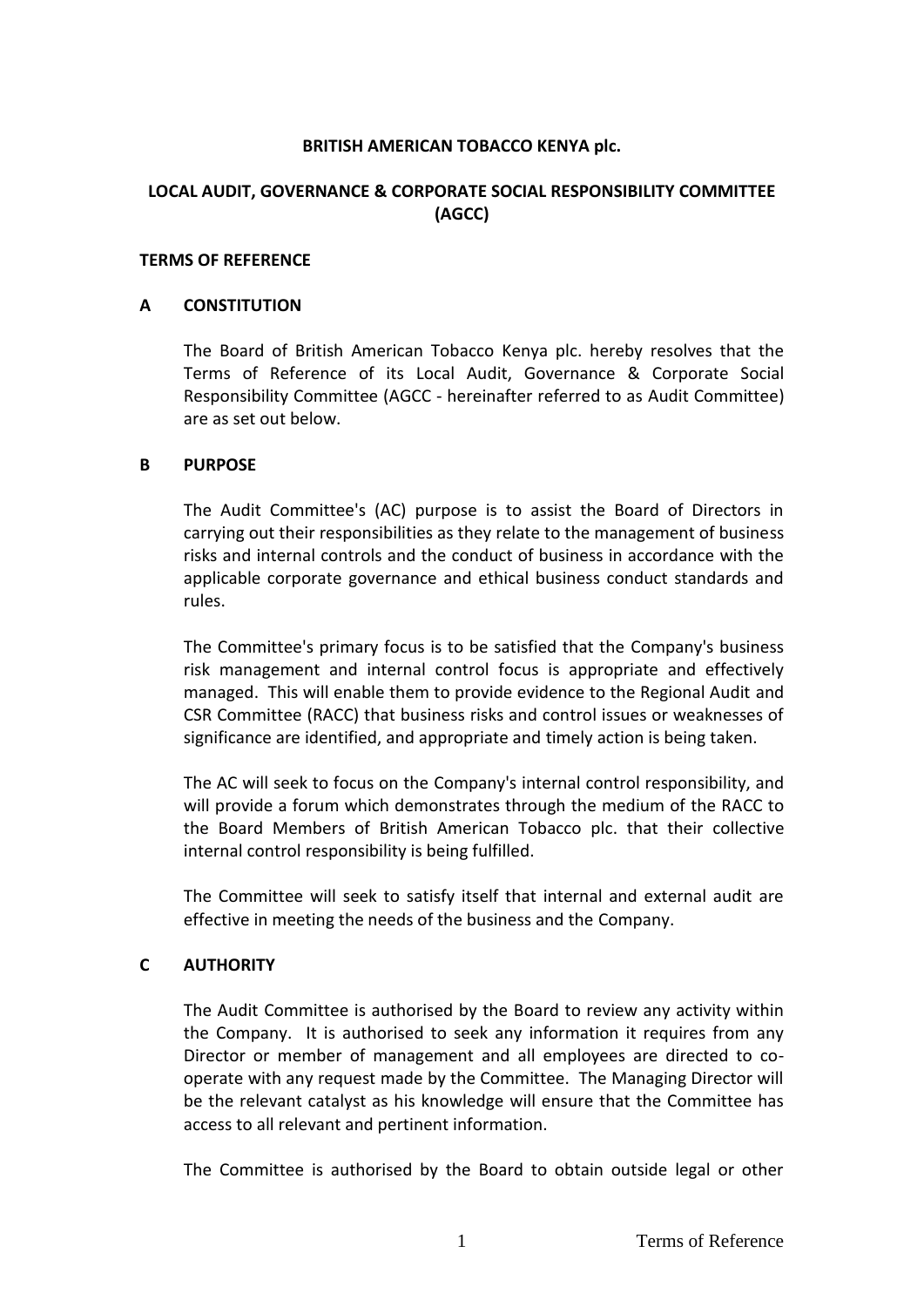independent professional advice and secure the attendance of outsiders with relevant experience and expertise if it considers this necessary.

The Committee will meet at least two times annually with the location of each meeting being arranged such that all major locations or areas of the business are visited over a period of time.

## **D RESPONSIBILITIES AND OBJECTIVES**

By delegation from the Board of Directors the Audit Committee seeks to satisfy itself, by means of suitable steps and appropriate information, that proper and satisfactory internal control systems are in place within the Company to identify and contain business risks: furthermore, that its business is conducted in a proper, economically sound and ethical manner.

Specific areas of concentration are to ensure there is due process for:

- identification and management of key business risks;
- efficiency and effectiveness of operational controls;
- safeguarding of assets;
- reliability of financial and other management information;
- compliance with relevant national laws and regulations;
- compliance with the BAT Group Standards of Business Conduct.

# **Detailed objectives of the Committee are:**

- 1. To consider the Business Risk Management procedure used within the company, and be satisfied that the evaluation and management of such risks is appropriate. The Managing Director will aid the Committee in identifying key business risks and their management, ensuring line management's active participation in the process.
- 2. To ensure that systems of internal control are soundly conceived and effectively administered and to seek assurance that internal control systems are in place, operating efficiently and are regularly monitored.
- 3. To cause reviews to be made of the extent of compliance with established policies, plans, procedures, laws and regulations. To review annually the programmes for monitoring compliance with the Group's Standards of Business Conduct within the Company so that appropriate information can be provided to the Audit Committee of British American Tobacco plc.
- 4. To obtain assurance that proper plans for internal control have been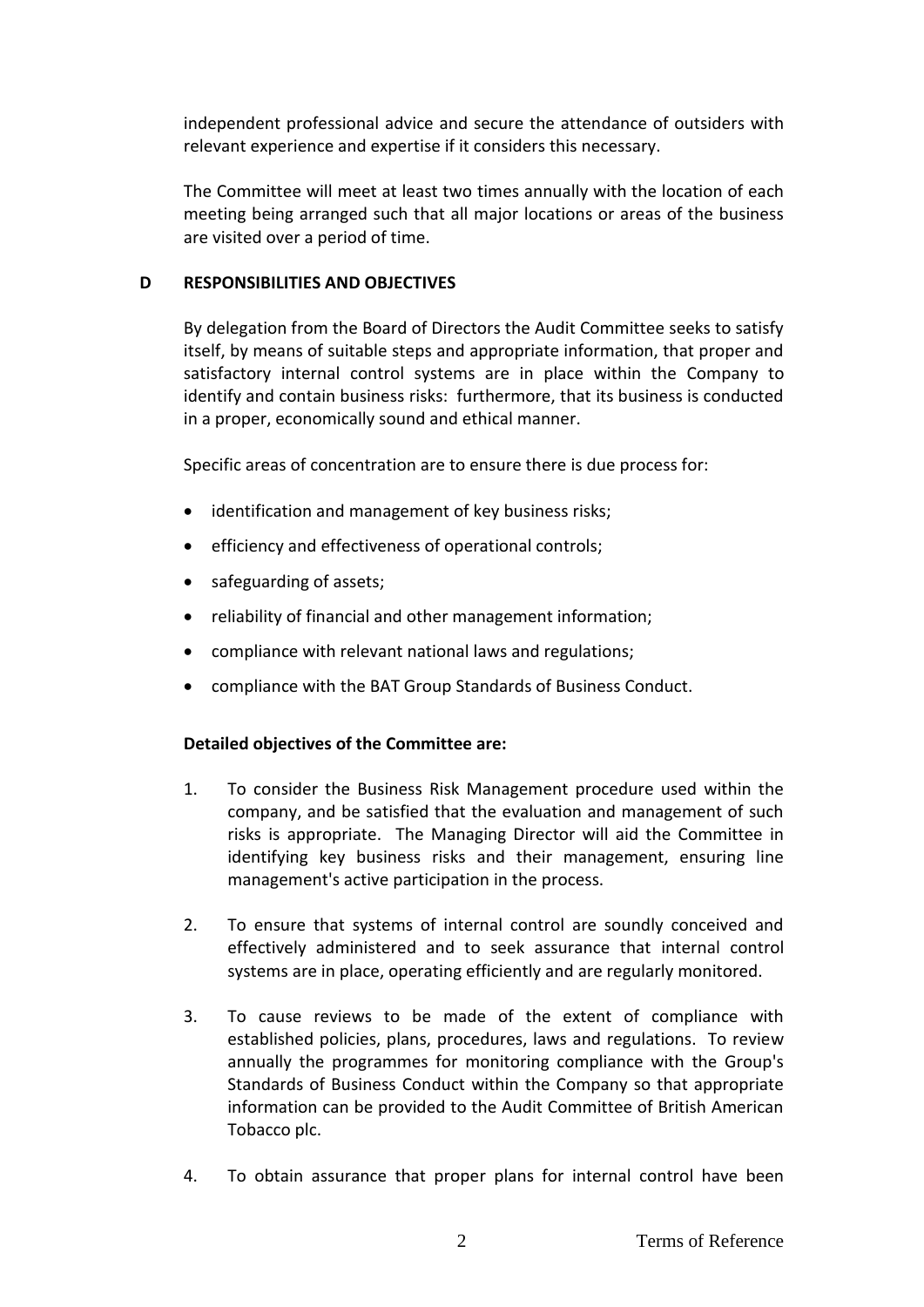developed prior to the commencement of major areas of change within the company.

- 5. To be satisfied that the strategies, plans, manning and organisation for internal auditing and the methodologies promulgated as best practice are communicated down through the company. Specifically:
	- 5.1 To review the integrated internal audit plans for the Company and to be satisfied as to their consistency, coverage and methodologies.
	- 5.2 To be satisfied that the internal audit function within the Company has the proper resources and appropriate standing to enable them to complete their mandates and approved audit plans.
	- 5.3 Review status reports from internal audit and recommend any broader reviews deemed appropriate as a consequence of the issues or concerns identified.
	- 5.4 Ensure internal audit has full, free and unrestricted access to all activities, records, property and personnel necessary to fulfil its agreed objectives.
	- 5.5 Request and review any special audit which it deems necessary.
- 6. To review the scope, fees and co-ordination of the external auditors and to be satisfied that the audit scopes at each of the subsidiaries are considered. To be satisfied on an annual basis that external auditors are providing an efficient and effective service in each subsidiary. The Committee should consider a consolidated opinion on the quality of external auditing at one of its meetings.
- 7. To review and evaluate factors related to the independence of the external auditors and assist them in preserving their independence in accordance with the BAT Group's Auditor Independence Policy set out in Appendix 1.
- 8. To be advised of significant use of the external auditors in performing non-audit services within the company, considering both the types of services rendered and the fees such that their position as auditors is not deemed to be compromised.
- 9. To review the external auditors' findings arising from the interim and final audits on accounting issues, particularly any comments and responses in management letters in order to be satisfied that appropriate action is being taken.
- 10. To recommend to the Managing Director steps to improve the system of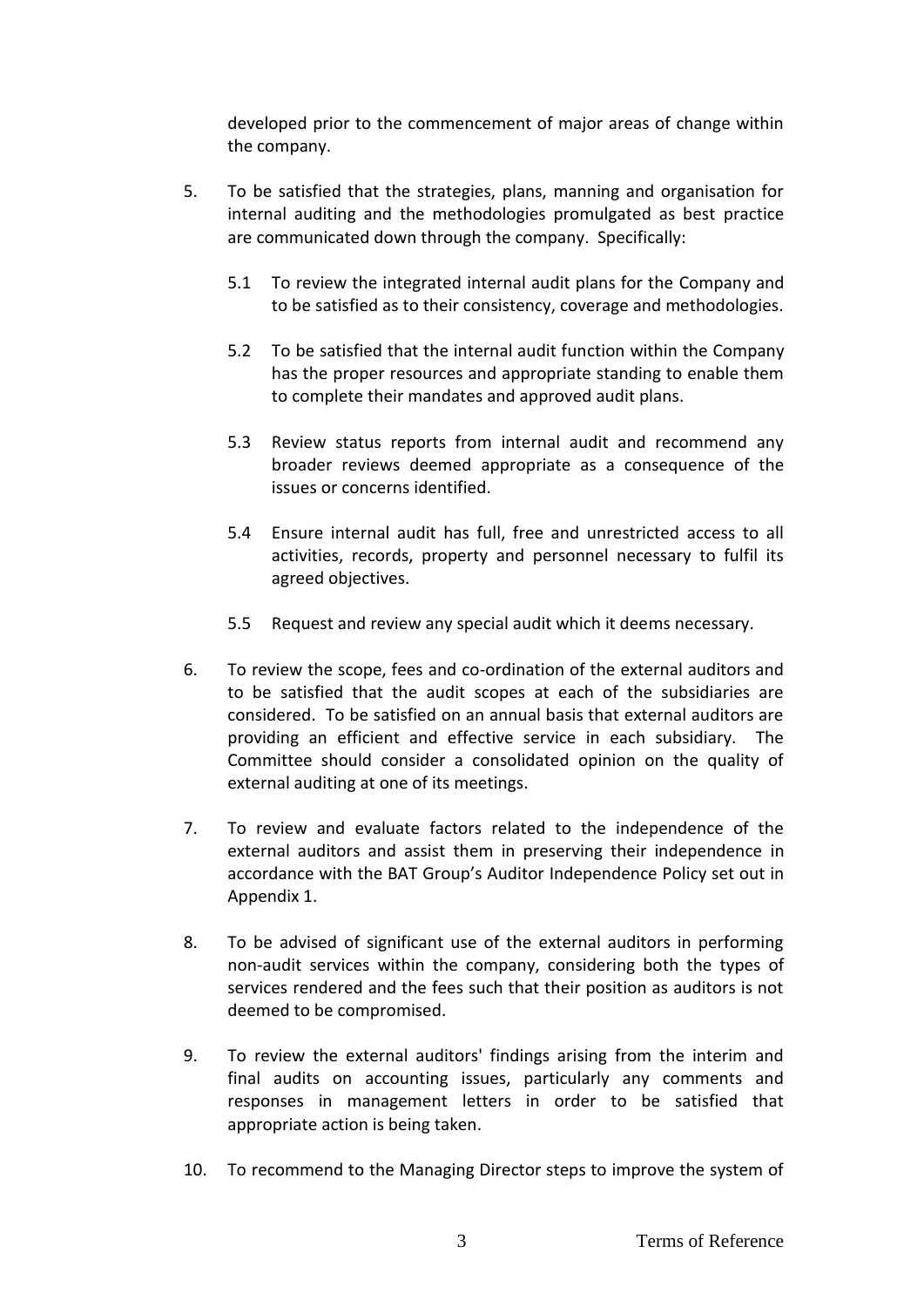internal control derived from the findings of the internal and external auditors and from the consultants of the Audit Committee itself.

11. To satisfy itself that each business unit has satisfactory arrangements for monitoring control in keeping with their delegated authority.

Where the Audit Committee is not satisfied that appropriate action on a control issue is being taken it will advise the Managing Director and the Regional Audit Committee.

## **E RELATIONSHIPS WITH INTERNAL AND EXTERNAL AUDITORS**

The Internal Audit Manager has direct access to the Audit Committee on matters of control and audit. He reports significant audit findings to the Audit Committee regularly and without delay and provides the Audit Committee at each regular meeting with status reports. Any inappropriate restrictions on audit scope are to be reported to the Audit Committee.

Representatives from the external auditors may be invited to attend the regular Audit Committee meetings and be heard on any matter which affects them. They have direct access to the Audit Committee on matters of control, audit and accounting and may request special meetings if considered necessary. Annually the Committee meets with management to evaluate the external auditors' quality of service.

Terms of reference of the Local Audit & Corporate Governance Committee were reviewed by the Audit Committee on 9<sup>th</sup> March 2017 and the main Board on 13<sup>th</sup> April 2017.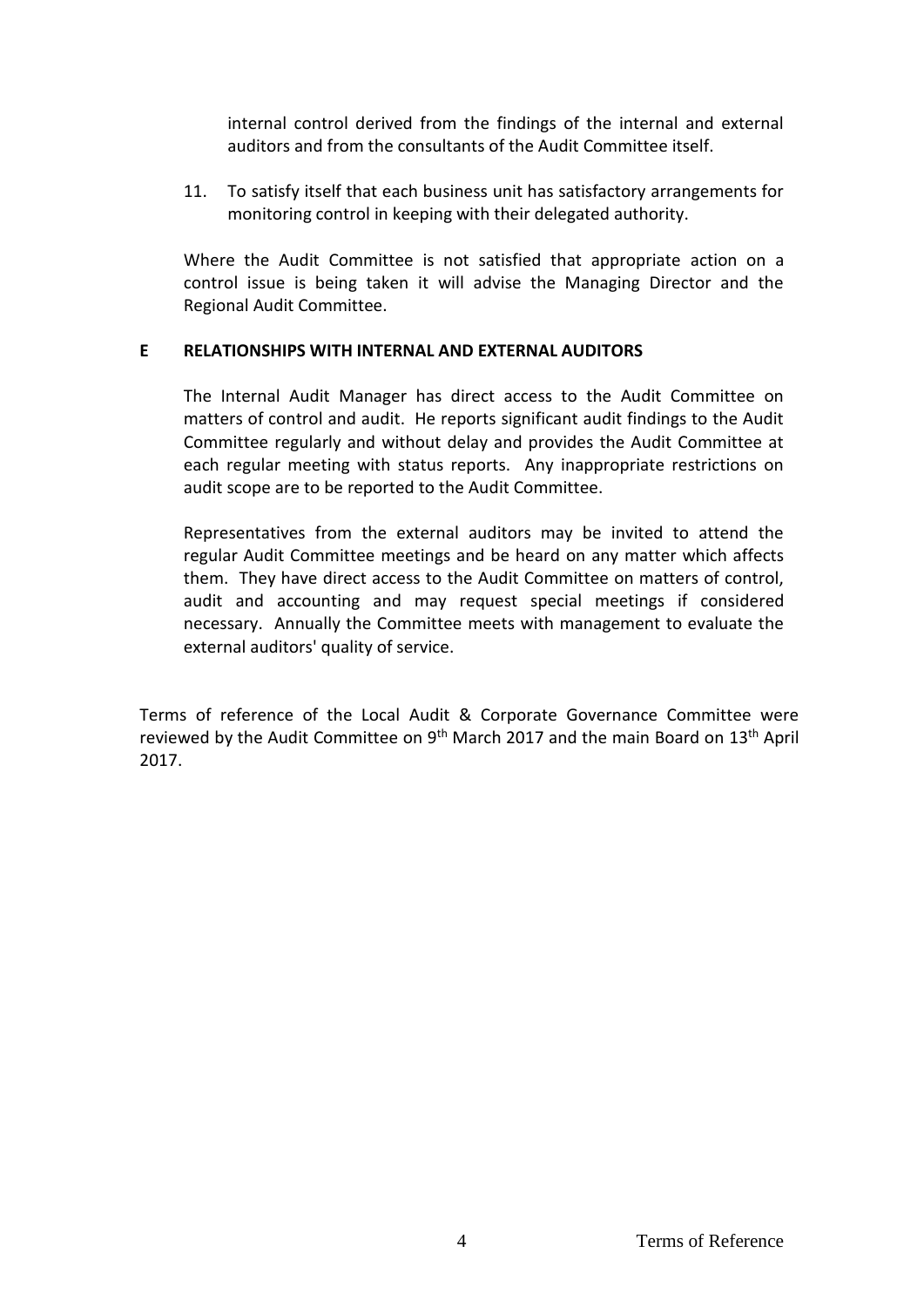## **APPENDIX 1: POLICY ON AUDITOR INDEPENDENCE**

This Policy sets out the Group's arrangements for ensuring that the independence and objectivity of its external auditors are maintained.

## 1. **Introduction**

- 1.1 The Board of British American Tobacco p.l.c. (the "Company") is committed to ensuring that the Company's financial statements, the consolidated financial statements of the British American Tobacco Group (the "Group") and the financial statements of all other Group companies have an effective and independent annual audit by its external auditors. The Board has delegated to the Audit Committee responsibility for reviewing the effectiveness of the external audit and the independence and objectivity of the external auditors.
- 1.2 This policy has been drafted in accordance with current UK rules, regulations and guidance on the provision of non-audit services.

## 2. **General Policy**

- 2.1 The Company and all other Group companies will only use the appointed external Group auditor (the "External Auditor") to provide services in cases where those services do not impair the External Auditors' objectivity and independence.
- 2.2 In this Policy, the term "External Auditor" includes, where the context admits, the External Auditor's firms and associates.
- 2.3 The External Auditor must be independent both in face and appearance. The External Auditor is not independent if it, directly or indirectly, maintains a financial, employment or business relationship with the Company or any Group company, or provides services to the Company or any Group company, which:
	- (a) creates a mutual or conflicting interest between the Company or any Group company and the External Auditor;
	- (b) places the External Auditor in a position of auditing its own work;
	- (c) results in the External Auditor acting as a manager or employee of the Company or any Group company; or
	- (d) places the External Auditor in the position of advocate for the Company or any Group company.

### 3. **Permitted services**

- 3.1 Consistent with the general policy outlines above, the External Auditor is permitted to provide the services specified below as audit, audit-related and other non-audit services. The Audit Committee reviews this policy, including the lists of audit-related, tax and other non-audit services annually.
- 3.2 The total annual fees for tax and other non-audit services are limited to 70% of the Company's average audit fees paid to the External Auditor over the preceding three (3) financial years.
- 3.3 The External Auditor is not permitted to provide the prohibited services.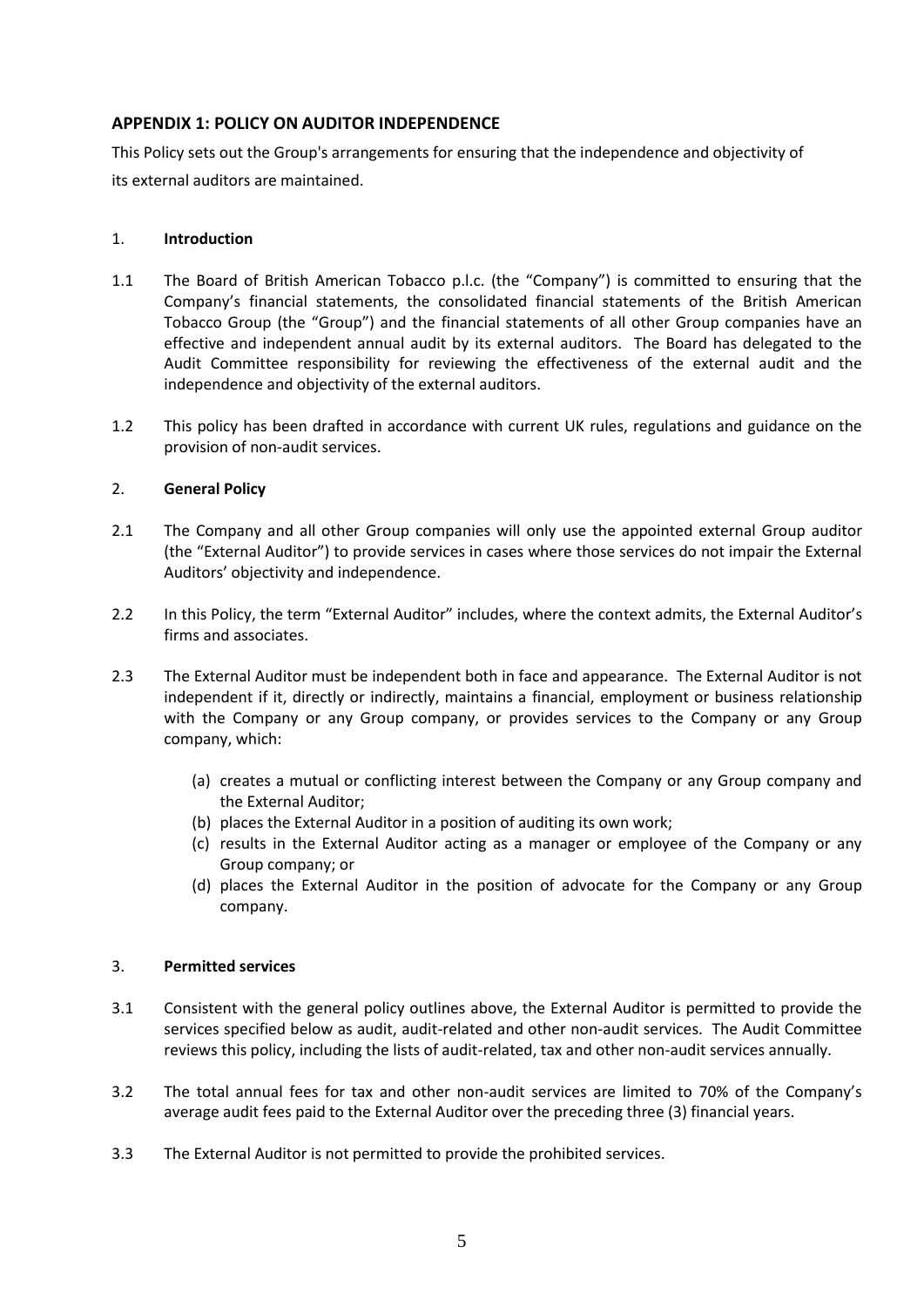## 4. **Audit Services**

- 4.1 Audit services comprise the work that constitutes the agreed scope of the statutory audit of the Company's financial statements, the Group consolidated financial statements and the financial statements of any Group company.
- 4.2 Subject to clause 12.3 below, the External Auditor can be engaged to perform the above audit services without the requirement of a separate tender process. Such services are approved by the Audit Committee on the basis of the annual engagement letter and the scope of audit services agreed by the Audit Committee with the External Auditor.

## 5. **Audit-related services**

- 5.1 Audit-related services comprise the work that is outside the required scope of the statutory audit, but is consistent with the role of the external statutory auditor. This category includes work that is reasonably related to the performance of an audit or review and is a logical extension of the audit or review scope, is of an assurance or compliance nature and is work that the auditors must or are best placed to undertake.
- 5.2 Audit-related services include:
	- (a) reporting required by law or regulation to be provided by the External Auditor;
	- (b) reviews of interim financial information;
	- (c) reporting on regulatory returns;
	- (d) reporting to a regulator on client assets;
	- (e) reporting on government grants;
	- (f) reporting on internal financial controls when required by law or regulation;
	- (g) extended audit work that is authorised by those charged with governance performed on financial information and/or financial controls where this work is integrated with the audit work and is performed on the same principal terms and conditions;
	- (h) those limited tax services required by law or regulation to be provided by the External Auditor, and therefore deemed to be Audit Related Services.
- 5.3 Subject to clause 12.3 below, the External Auditor can be engaged to perform these audit related services without the requirement of a separate tender process. Such services are pre-approved by the Audit Committee, subject to the reporting requirements set out in clauses 8.1 and 8.2 below.

### 6. **Other non-audit services**

- 6.1 Other non-audit services comprise work of an advisory nature that does not compromise the independence of the external auditor.
- 6.2 Other non-audit services include (subject to clause 7.1 below):
	- (a) public reporting on investment circulars;
	- (b) private reporting to sponsors or similar parties in connection with investment circulars (including comfort letters and reporting on working capital statements);
	- (c) other services pursuant to legislation not covered above;
	- (d) information technology services;
	- (e) litigation support services;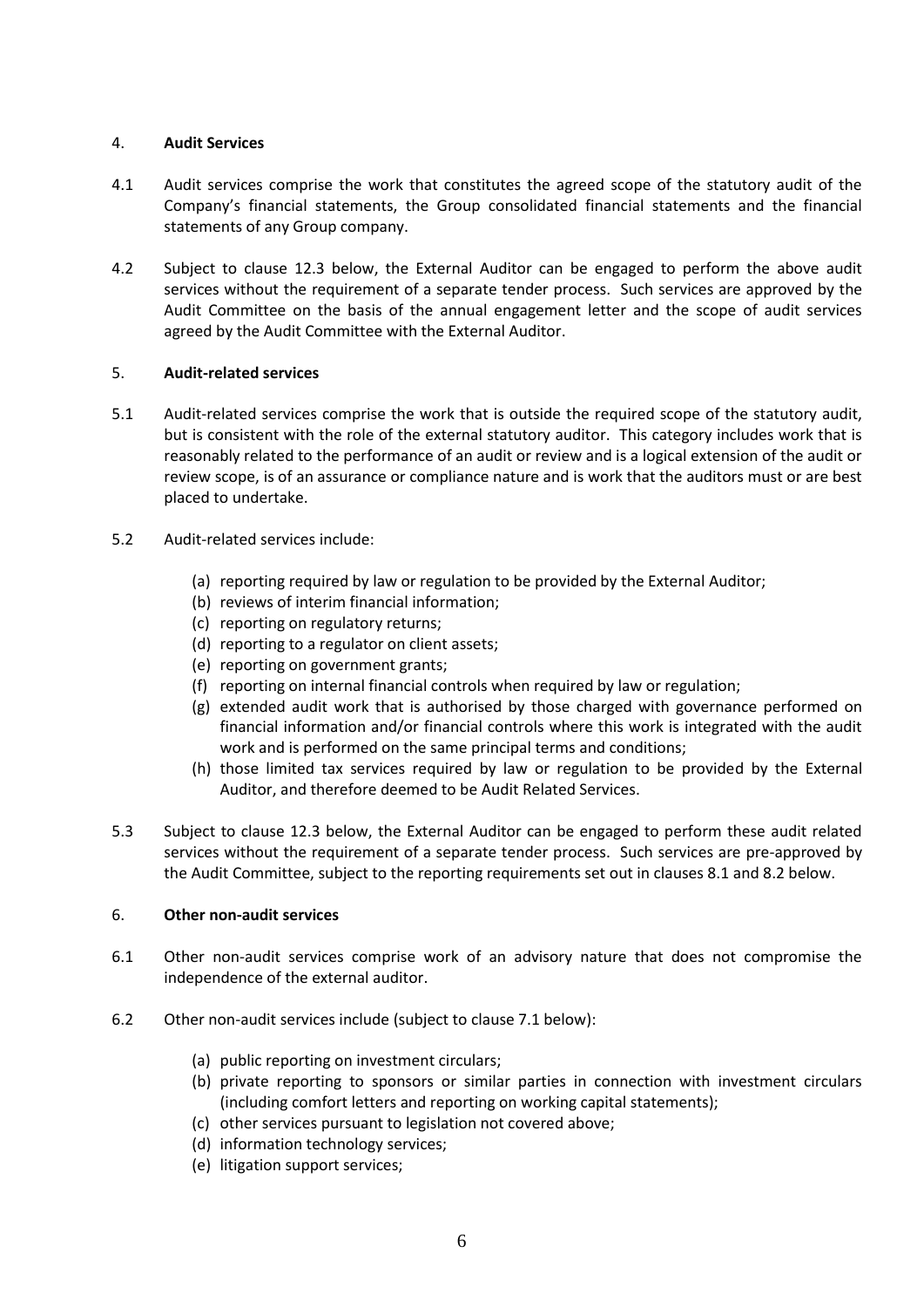- (f) corporate finance services;
- (g) transaction-related services not covered above; and
- (h) pension fund audit.
- 6.3 For these non-audit services a tender process is in most cases required for work projects anticipated to generate fees in excess of 1% of the projected fee for audit services for the year. It is recognised that there may be circumstances where it will not be appropriate to tender such work, notwithstanding that the anticipated fee is in excess of the 1% threshold. In such cases, the decision not to tender must be pre-approved by the Group Finance Director and the work plan referred to in section 9 below will include an explanation as to why no tender was required.
- 6.4 Non-audit services falling within this section are deemed to be pre-approved by the Audit Committee, subject to the reporting requirements set out in clauses 8.1 and 8.2 below.

## 7. **Prohibited services**

- 7.1 The External Auditor may not provide the following categories of services:
	- (a) book-keeping and preparation of accounting records and financial statements;
	- (b) the design and implementation of financial information systems or financial controls;
	- (c) valuation services, appraisals, fairness opinions or contribution in kind reports;
	- (d) outsourced internal audit services;
	- (e) management functions and the performance of any other decision-making, supervisory or on-going monitoring functions;
	- (f) human resources and recruitment services;
	- (g) broker-dealer, investment advisor or investment banking services;
	- (h) legal services;
	- (i) actuarial services;
	- (j) personal taxation services and advice to the Chairman and Executive Directors of the Company and the Chairman of the Audit Committee;
	- (k) payroll services; and
	- (l) tax services relating to the preparation of tax forms; payroll tax, customs duties; identification of public subsidiaries and tax incentives unless support from the audit firm in respect of such services is required by law; support regarding tax inspections by tax authorities unless support from the audit firm in respect of such services is required by law; calculation of direct and indirect tax and deferred tax; and the provision of tax advice

### 8. **Reporting requirements for pre-approved services**

- 8.1 A work plan will be submitted annually to the Audit Committee, typically at its meeting in December, identifying the total fees for all audit-related services, tax services and other non-audit services which it is anticipated will be undertaken by the External Auditor in the following year. The work plan will specifically itemise:
	- (a) other non-audit services in respect of which the anticipated fee is in excess of 1% of the projected fee for audit services for the year.
- 8.2 The work plan for each year will be updated and submitted to the Audit Committee at the mid-year and year end, typically at its meetings in July of that year and the following February.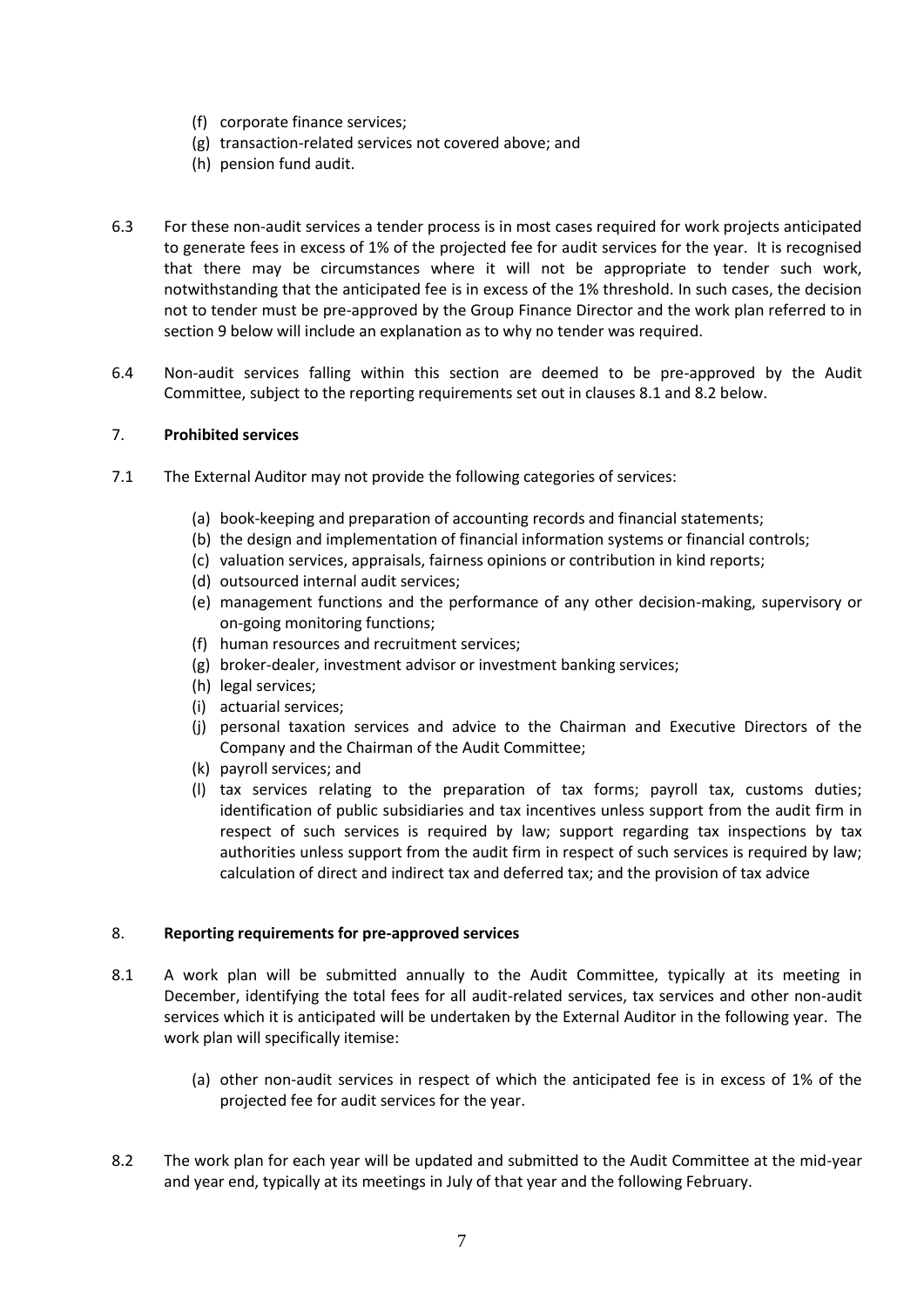### 9. **Rotation of key audit partners**

- 9.1 The Company requires its External Auditor to adhere to a rotation policy that is widely accepted and provides an appropriate balance between effectiveness and efficiency, risk management, independence and credibility.
- 9.2 Subject to any specific exceptions agreed by the Audit Committee in extenuating circumstances:
	- (a) the Group audit engagement partner of the External Auditor will rotate after a maximum period of five (5) years.
	- (b) all other partners and directors of the External Auditor who are involved in the auditor of the Group consolidated financial statements and/or any Group company's financial statements will, subject to any local legal or regulatory requirements, rotate after a maximum period of seven (7) years.

## 10. **Responsibility of the External Auditor**

- 10.1 The External Auditor is required to maintain a quality control system that provides reasonable assurance that its independence is not impaired.
- 10.2 The External Auditor is required to report annually to the Audit Committee on all aspects concerning independence, including possible conflicts with this policy and if any, and is required annually to confirm its independence in writing.
- 10.3 The External Auditor is required to report annually to the Audit Committee on its system of audit quality controls in general and, in particular, on the audit quality control measures applicable with regard to the Company and the Group.

### 11. **Responsibility of the Audit Committee**

- 11.1 The Audit Committee will review the External Auditor's appointment annually, involving an assessment of the qualification, expertise and resources of the External Auditor, the nature and quality of the services provided and their value for money, and the effectiveness of the audit process. The Audit Committee's assessment will be informed by a customer satisfaction survey completed by members of the Group's senior management.
- 11.2 As part of its annual review, the Audit Committee will conduct a formal assessment of the External Auditor's independence and objectivity and, where appropriate, will address any changes to this Policy and such other steps as it may consider necessary.

### 12. **Appointment of Auditor**

- 12.1 The External Auditor's appointment will be for a period of one year, from one Annual General Meeting to the next.
- 12.2 The existing External Auditor may be re-appointed on an annual basis under clause 12.1 above up to a maximum term of ten (10) years. This may be extended to a maximum of twenty (20) years provided that a tender process is conducted at the end of this period and for a further two (2) years in exceptional circumstances as determined by the Board.